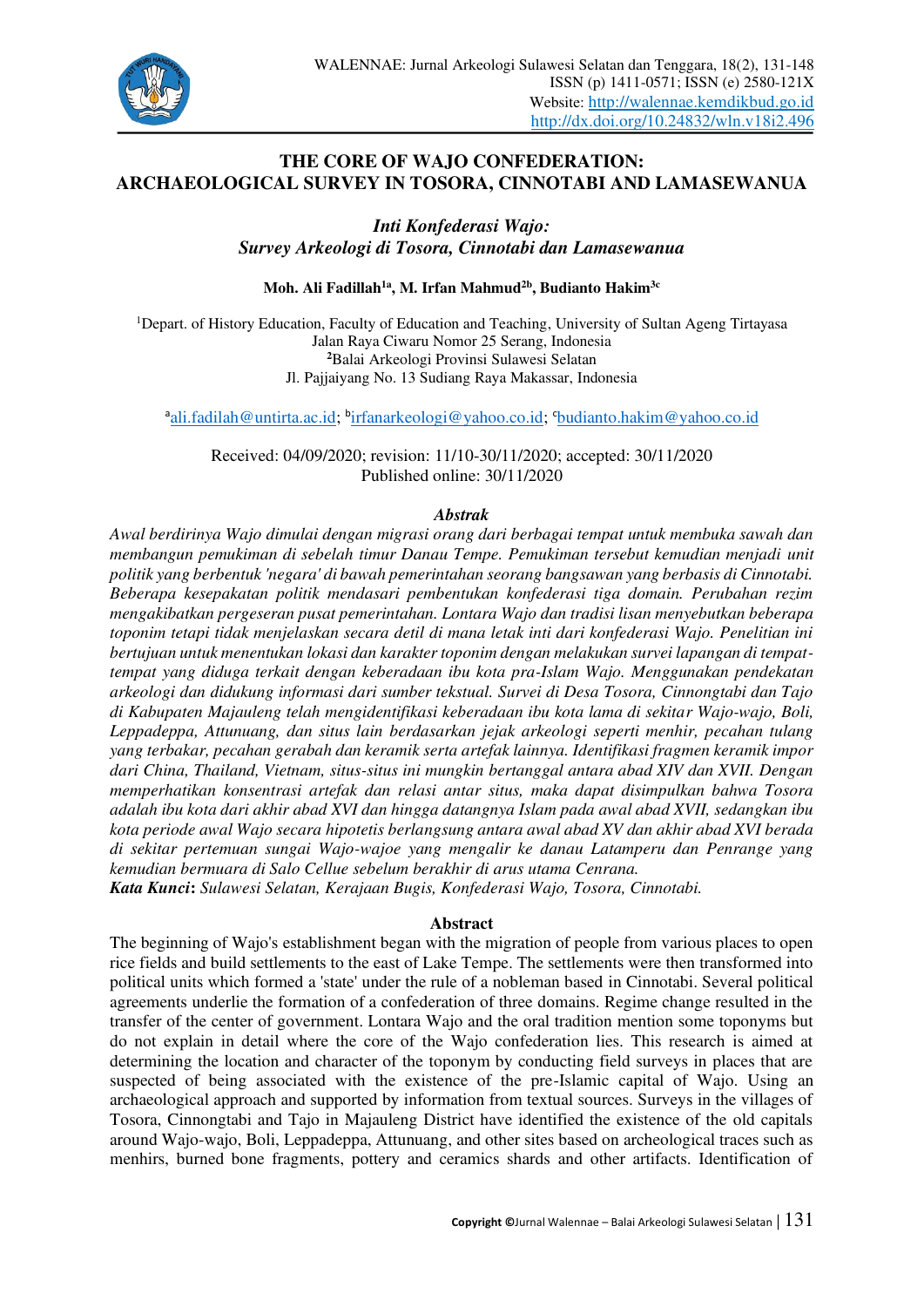imported ceramic fragments from China, Thailand, Vietnam, these sites might be dated between the  $14<sup>th</sup>$ and 17th centuries. Taking into account the concentration of artefacts and relations between sites, it can be concluded that Tosora was the capital from the end of the  $16<sup>th</sup>$  century and until the arrival of Islam at the beginning of the  $17<sup>th</sup>$  century, while the capital of the early period of Wajo hypothetically was dated between the beginning of the  $15<sup>th</sup>$  century and the end of the  $16<sup>th</sup>$  century was around the confluence of Wajo-wajoe river which flows into Latamperu and Penrange lake which then empties into Cellue river before ending at the Cenrana mainstream.

**Keywords:** Sulawesi Selatan, Kingdom of Bugis, Wajo Confederation, Tosora, Cinnotabi.

## **INTRODUCTION**

The importance of the emergence of the early kingdoms in South Sulawesi was based on the fact that culturally the concept of the State showed certain distinction from other places in Java and Sumatra which were heavily influenced by Indian cultural influences. The existence of the Bugis and Makassar States is revealed by many manuscripts and has also been confirmed by archaeological traces (Macknight, 1975, pp. 127-128). However, the problem is that people often fall into the trap of extrapolation in combing its early history because most of the kingdom, with the specificity of Wajo of course, started with a character who descended from the sky in the form of To Manurung as the forerunner.

In order to clear up the ambiguity between legendary and factual kingdoms which are largely scientific attempts to identify the events involved, (Abidin, 1983, pp. 483-486) has tried to solve this riddle by proposing some hypothesis to reconcile elements of mythology and history fact by relying on various Bugis and Makassar manuscripts. The evidence for this hypothesis is worthy of starting Wajo's early history.

The important points of the hypothesis include three aspects. First, the origin of the formation of Wajo which does not have the concept of To Manurung, but begins with a spiritual leader who is necessary for community formation. Secondly, related to political contracts as the basis for exercising power where a place and ritual is a testimony in an agreement. The third point, the establishment of Wajo is based on the awareness of *le désir d'être ensemble* under the spirit of spirituality and morality. And the fourth is related to leadership reform from the title Hindu (*Batara*) to a local title, *Arung Matowa*, where the king is elected from one of the nobles by the customary council so that the Wajo system of government is called aristocratic democracy (Pelras, 1996, pp. 178-178).

The brief scheme of Wajo's early history as reviewed from several chronicles presents at least four periods of government, which chronologically began with the *Primus Inter-pares* regime, Arung Cinnotabi, continued to the Batara Wajo and ended in the Arung Matowa regime (Abidin, 1983, p. 482). The first issue began with the opening of settlements by residents from other places, then gathered under the leadership of the spiritual leader Puangnge ri Lampulungeng, and continued by Puangnge ri Timpengeng, which is thought to have lasted since the end of the 14<sup>th</sup> century. From written sources and oral traditions, two toponyms are obtained: Penrang and Boli, which need to be traced to determine the origin of the first settlement. The problem is where are Penrang and Boli and when did the pre-Wajo settlement formed?

The second issue starts with the formation of a 'State' in which La Paukke, said to be of Cina and Bone descent, appears as the ruler to whom the chiefs of settlements (*wanua*) integrate the community. The text of *Lontara Sukkuna Wajo* (LSW) mentions a toponym: Cinnotabi as the center of government with La Paukke as the first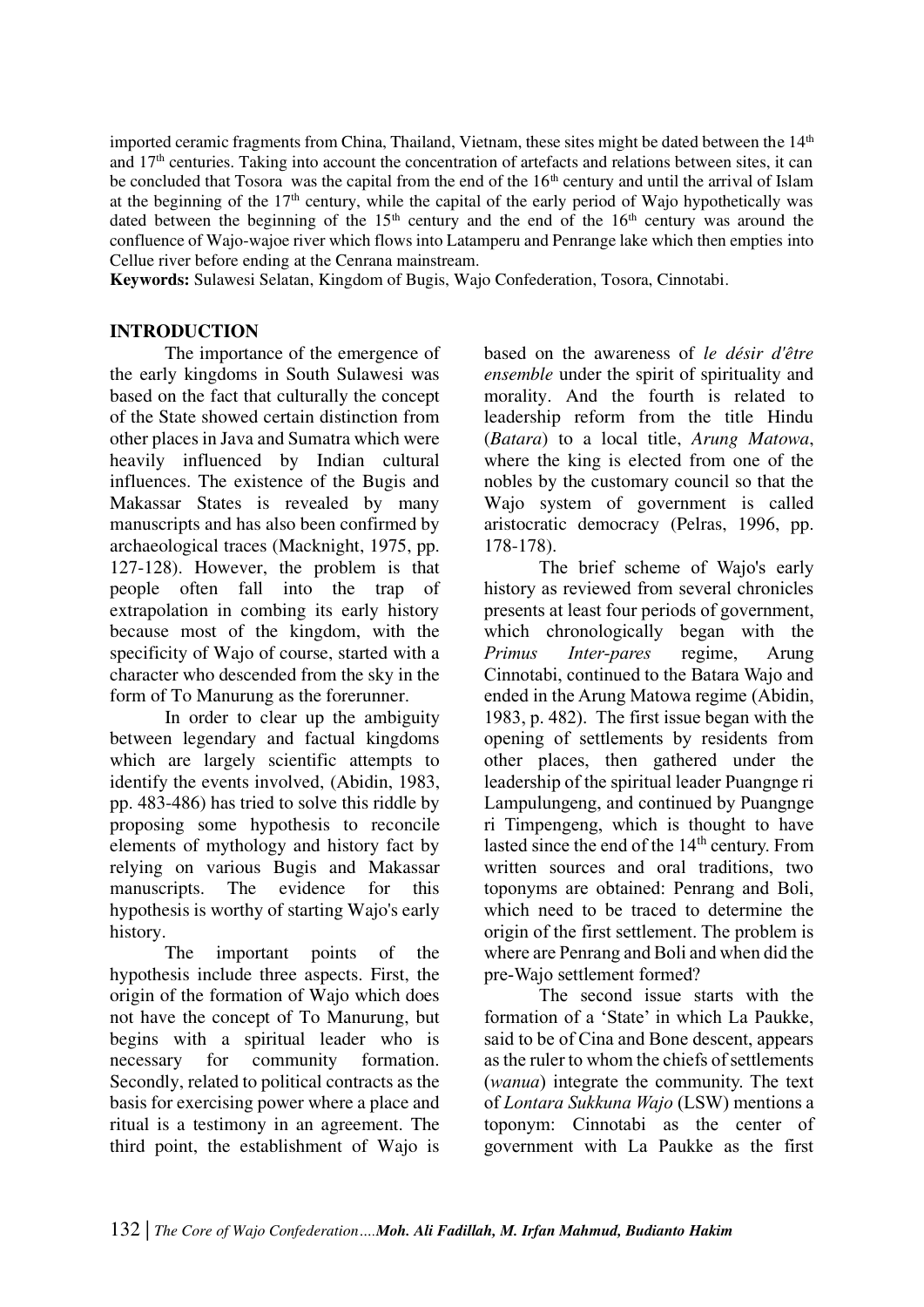*Arung Cinnotabi* and successively replaced by its descendants until La Tenribali and La Tenritipe, two people in the position of Fifth *Arung*. In this phase we need to know where the location of Cinnotabi, which is estimated to have lasted since the first half of the  $15<sup>th</sup>$ century, and how long did it function as the center of government?

The third issue starts with Cinnotabi's chaotic situation which necessitated a regime change. La Tenribali was chosen to be the forerunner of the new regime with the title *Batara Wajo*. Sources say that *Batara Wajo* ruled in a place called Boli until the reign of third *Batara*, La Pattedungi, who dramatically had to be resigned for opposing the *adat* council. A textual source informed that Boli was the seat of the regime's government, so it is necessary to know whether Boli is in the same place as Cinnotabi, or is it in a new location?

The fourth issue, starting with the formation of a new regime in the Wajo government. This phase likely occurred in the second half of the 15<sup>th</sup> century. Based on the agreement in Leppadeppa, the new regime used the title *Arung Matowa* in which La Palewo To Palippu was the first ruler. The LSW text states that the capital remains in Boli, but has since changed to Wajo, as a warning to the agreement under the shade of the Bajo or Wajo tree. Abidin wrote in his article:

"It was agreed to change the name of Boli into Wajo', because the covenant was set up under a tall bajo' tree, symbolizing the function of the kingdom and its patronage. The expression in the contract *ma'bajowajo macekke'mi ri Wajo*" (we only get shelter under the fresh Wajo' shadow affirms this metaphor) (Abidin, 1983, p. 478).

This information can be interpreted as saying that there is no shift in the center of government but it needs an explanation whether Boli and Wajo constituted two names to mention one place? The answer to this question will lead us to the capital of Wajo from the Arung Matowa regime. The problem is that we are introduced to Tosora which is interpreted as the capital of Wajo as well Akin Duli clarifies in his article (Duli, 2010, p. 157), but when Tosora started to become the capital of Wajo, that's a question that also inspired this research.

# **METHOD**

This research was inspired by the major themes of the Bugis civilization that grew since the  $13<sup>th</sup>$  and  $14<sup>th</sup>$  centuries as evidenced by archaeological research at the Alangkanangnge and Tinco sites where there was an abundance of artifacts and other archaeological features. The character of the site proves that the central plains of South Sulawesi have become a link in the golden period of Southeast Asian commerce which was marked by a 'market boom' in the maritime silk route scope (Reid, 2011, pp. 75-76). In this maritime route, it can be seen from the ship wreck of how ceramic goods from China are very dominant as a luxury commodity for ports in Indonesian waters (Harkantiningsih, 2013, pp. 84-88) and similar ceramic fragments were also found in most archaeological sites in South Sulawesi (Hadimuljono & Macknight, 1983).

The success of the research at Allangkanangnge cannot be separated from a careful study of Bugis textual sources: the *I La Galigo* cycle and other Bugis *lontara* texts, so that this research is able to highlight the importance of the economic foundations of the pre-Islamic Bugis state (Bulbeck and Caldwell, 2000, pp. 104-105). This is what Ian Caldwell once said:

"Historians can provide hypotheses of the spatial organization of the Bugis kingdoms which may be tested by archaeologists through an analysis of ceramic shards and other artefacts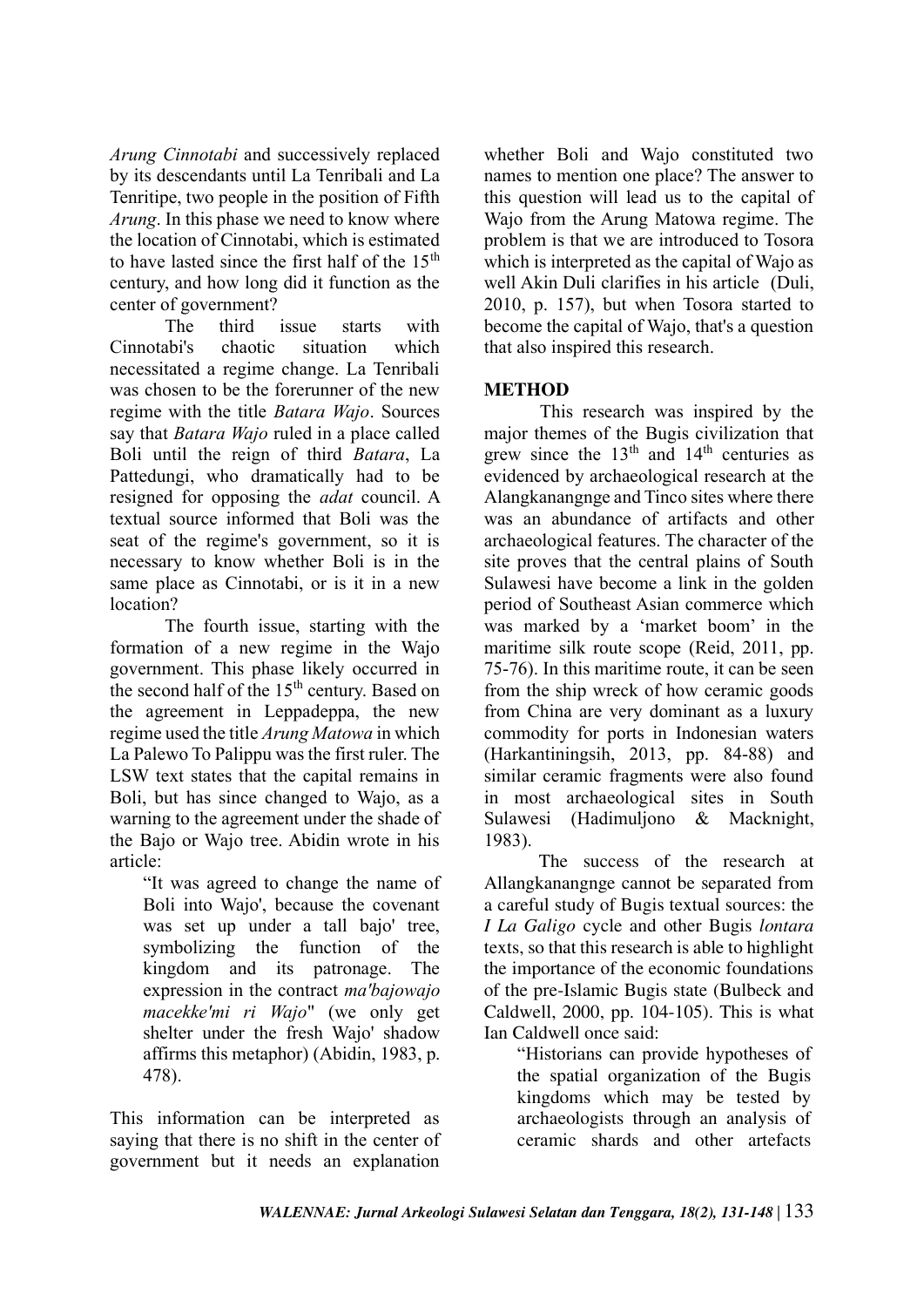found at most pre-Islamic occupation sites" (Caldwell, 1995, p. 418).

So, referring to the incomplete historical content in the early phase of Wajo, archaeology can fill it with material culture from places that are suspected of containing traces of old settlements. The research location was focused on three administrative villages: Tosora, Cinnong-tabi and Tajo in the Majauleng District, Wajo Regency.

The first stage is to collect information as accurately as possible, so that with the concentration and distribution of artefacts in spaces that are assumed to have strong relationships, they can determine the location, time, character and inter-location associations as well as functional relationships between artifacts and events described in the text. Therefore, the main objective of the survey was to find where the point indicates the core-Wajo as described in the LSW text, as an evolutionary process from a small settlement of *ana'wanua* class to *wanua*, then transforming into the Core-*Wanua*, the center of the Wajo confederation (Fadillah, 2004, pp. 353-354).

Furthermore, the research seeks to find traces of spatial shifting from one place



**Figure 1**. The Core of Wajo Confederation between 15th and 17th Century (**Source**: Fadillah, 2020)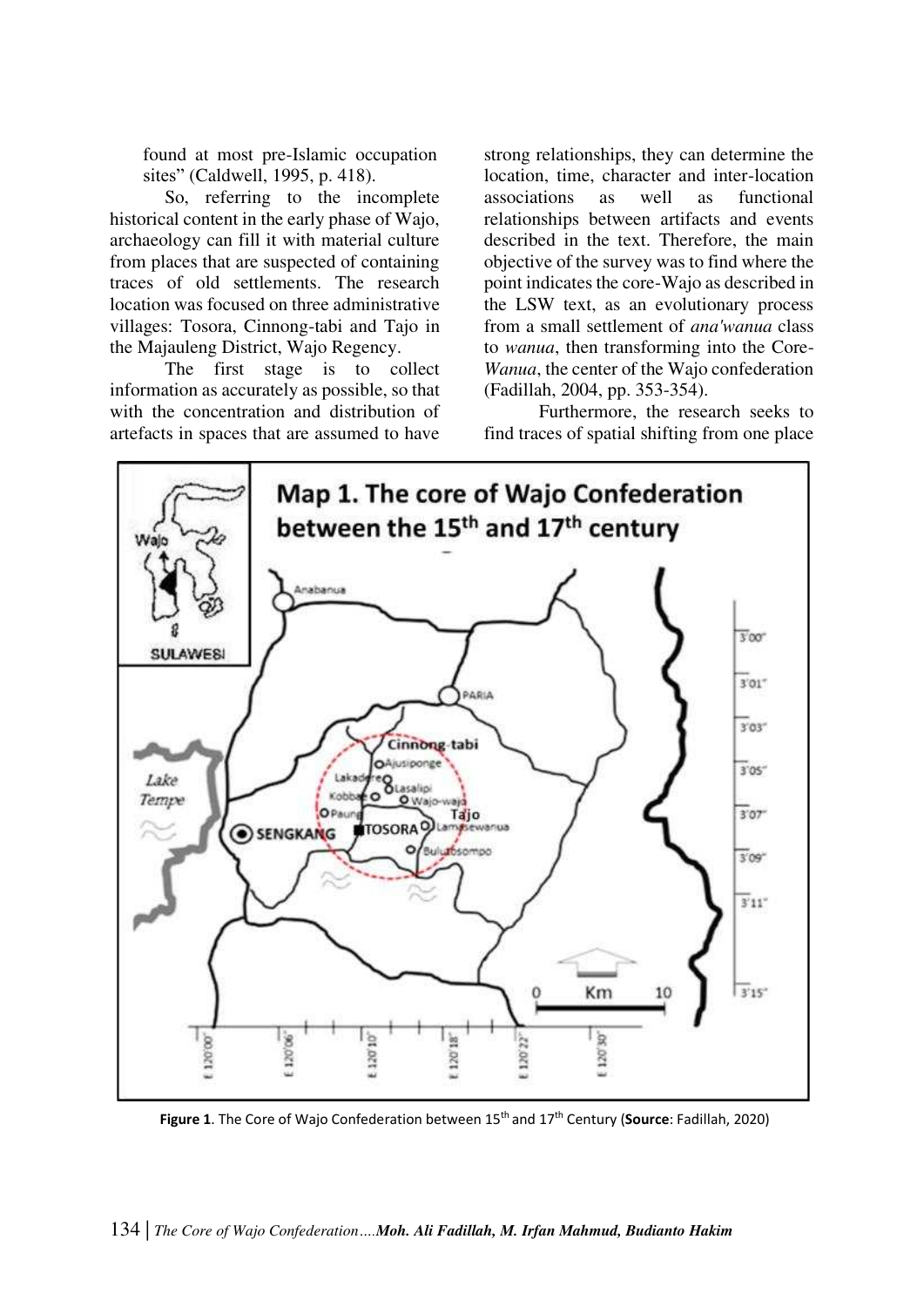to another in a vertical or horizontal relationship. This research is based on a theory about the growth of settlements which gives a dendritic character. The historical geography approach in finding the initial cities and states in South Sulawesi is the key to unlocking the obscurity of Wajo's early history, it must be admitted that it inspired the operationalization of the concept of Bugis civilization in Wajo kingdom. With the formula given by Klukhohn it is necessary to look at the site based on three main variables: writing, population, and religious monuments (Macknight, 1975, p. 127).

Written evidence is readily available in the form of LSW and other manuscripts, so the survey task must rediscover other traces of the past: the concentration of the population and the ritual center. Then the survey will be directed at former settlements as well as places indicating pre-Islamic religious activity which are divided into three zones. Starting with Zone A, which includes a residential area in Tosora village, which is thought to be the last capital of Wajo, Zone B summarizes a number of places in the Cinnong-tabi modern village area on suspicion of being the initial phase of the capital city of Wajo, and Zone C covers the Lamasewana residential area which is now entering in the area of Tajo village which is also considered as the settlement of the early phase of Wajo (see Figure 1).

#### **RESULTS AND DISCUSSION**

#### **1. Description of sites observed**

### **a. Zone A: Tosora**

The name Tosora refers to a residential unit on a ridge with an altitude between 45-47 m above sea level. Zone A is



**Figure 2**. The Site of Tosora (**Source**: Fadillah, 2020)

*WALENNAE: Jurnal Arkeologi Sulawesi Selatan dan Tenggara, 18(2), 131-148* | 135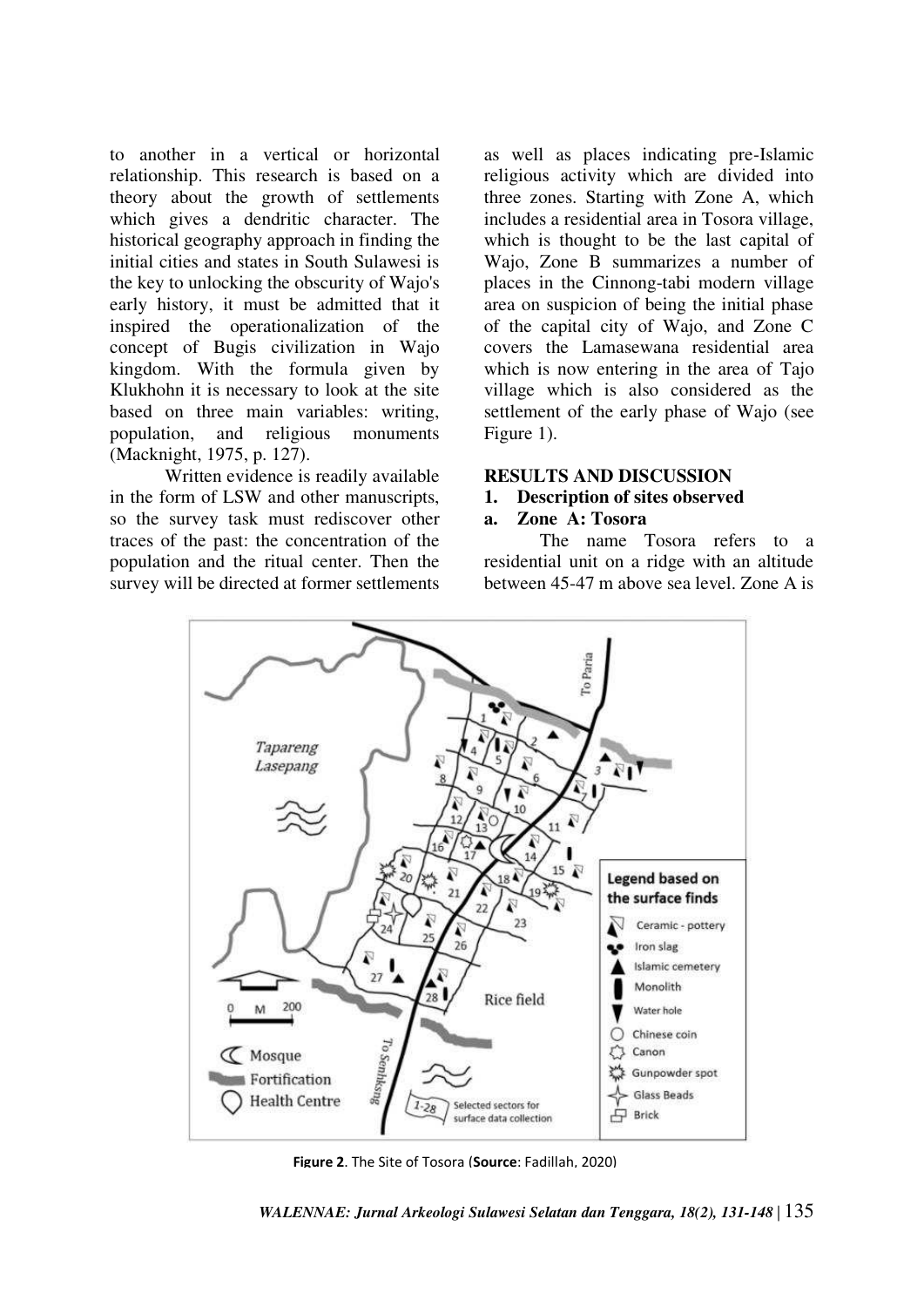located in Tosora village, Majauleng district, covering residential areas surrounded by forts in the north and south, Laseppang lake in the west and Latamperu lake in the east. The density of houses with various public facilities made it difficult to observe, however archaeological traces were recorded by dividing them into several sectors (see Figure 2).

Traces of Tosora's past are provided by the ruins of an earthen fortress, an ancient mosque and several menhirs and tombs from the pre-Islamic period to the present. There was also activity in the remains of furnaces, iron crust, bullets, a number of cannons, and gunpowder storage (Fadillah, et al., 2002). What is interesting about Tosora, as studied by Kalupa (1987) and Duli (2010), is that there are many shards of pottery and ceramics that are evenly distributed in almost all area. To facilitate the sampling of surface findings, the entire Zone A area is divided into 28 sectors, from north to south of the fort. In fact, not all sectors provide adequate objects, because most of the sites have been closed with new buildings, causing ceramic fragments to only come from 15 sectors while pottery comes from 9 sectors.

#### **b. Zone B: Cinnotabi**

Cinnotabi or pronounced Cinnong-Tabi is now the name of an administrative village in the Majauleng district area. The giving of an old name to an administrative area inspired observations made in that area. For the convenience of data recording, the location which is thought to be the starting point of the Wajo core is marked as Zone B, about 5 km north of Zone A, precisely in the upstream of the river between Pene-pene in



**Figure 3**. Zone Observed in the Core of Wajo (**Source**: Fadillah, 2020)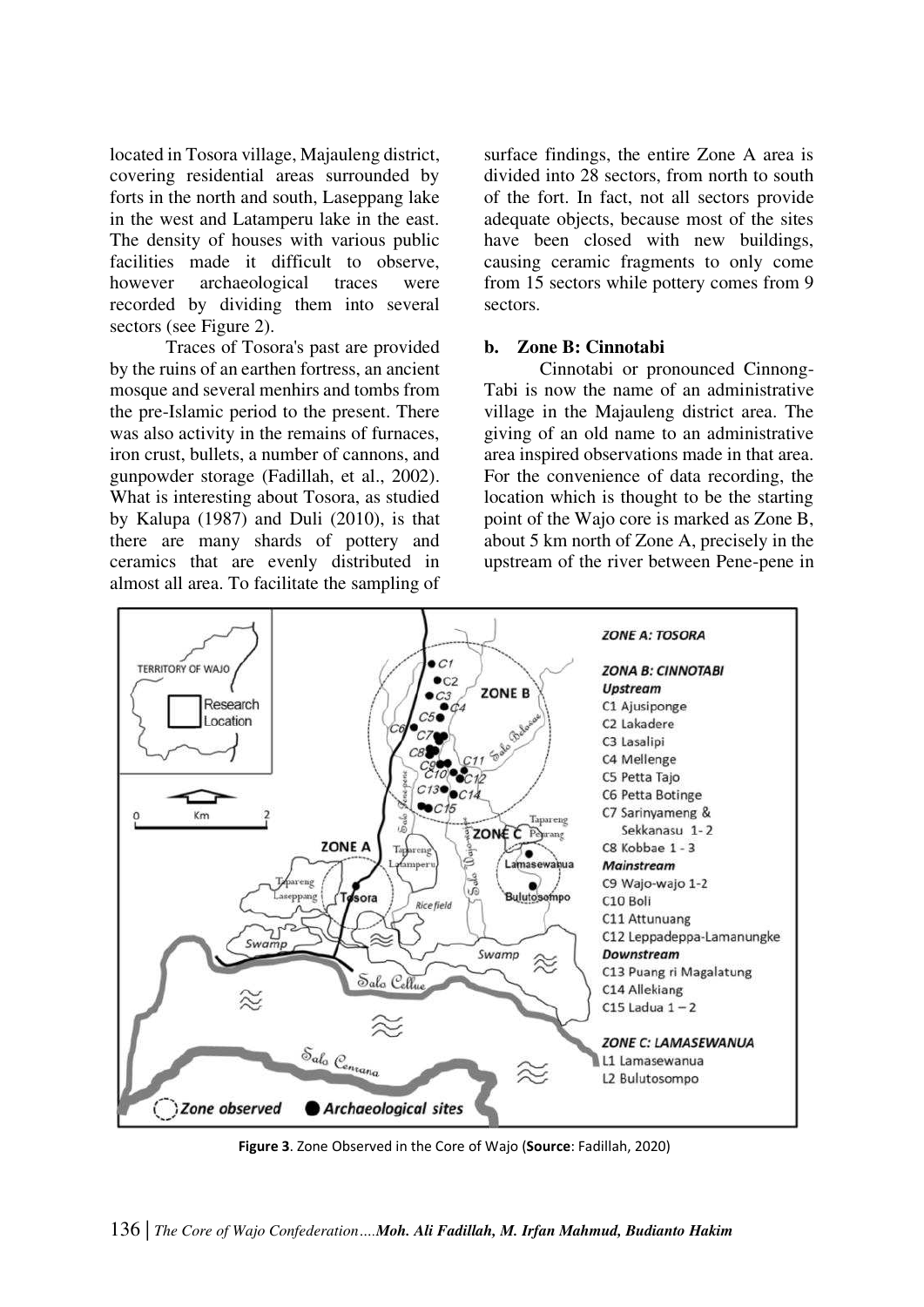the west, Wajo-wajoe in the center and Belawae in the east (see Figure 3).

To facilitate observation Zone B is divided into 3 areas. First, the upstream area includes eight sectors (C1 - C8), which are focused on the upstream of the Wajo-wajoe river, namely at the locations of Ajusiponge, Lakadere, Lasalipi, Mellenge, Petta Tajo and Petta Botinge, Sarinyameng and Sekkanasu which are connected by the Wajo-wajoe upstream, linearly showing archaeological symptoms in the environment of sloping hills and rice fields in the valley. An indicator of the usefulness of this area is given by large monoliths (menhirs) to mark the graves of Wajo nobles, clean water sources (wells), pottery shards and imported ceramics especially from the type of stoneware associated with burnt bone remains.

### **c. Zone C: Lamasewanua**

The designation of Zone C as one of the observed areas is based on the oral tradition that is considered as the first capital of Wajo under the name Cinnotabi before moving to Tosora. The oral tradition presents ambiguity when referring to the initial assumptions. Administratively Zone C is included in the area of Tajo Village, Majauleng district. With the topography surrounded by swamps behind the Wajowajoe and Belawae rivers, this zone has direct access to the large river, Salo Cellue, so to ensure the existence of archaeological evidence, it is necessary to observe a location that leaves contemporary traces (see Figure 3).

The survey is directed at the L1, L2 and L3 sectors. Observations started from the upstream direction, namely a village called Lamasewanua downstream to Bulutosompo. This zone is the eastern boundary of the capital Tosora, which is directly adjacent to Wanua Penrang, a member of the Wajo confederation in the Tuwa domain (Pelras, 1971, I, p. 17). Two sectors (L1 and L2) provide quite significant information, namely in the form of menhirs that mark the origin of settlements, and the concentration of ceramic and pottery fragments. Surface artefact sampling is required for the relative dating of this sector. Likewise, in the downstream area called Bulutosompo (L2) it is still feasible to donate ceramic and pottery shards, even though there have been many physical disturbances from residents' activities.

## **2. Contextual Analysis**

The analysis phase is directed at two types of artifacts resulting from the survey, namely fragments of pottery and imported ceramics, while monuments in situ serve as supporting data. Zone A (Tosora) provides almost all elements of modernity: recent objects: buildings and infrastructure, so arguably Tosora represents a modern village in South Sulawesi. However, in terms of topography, Zone A has not undergone a total transformation. This zone still gives traces of occupancy from several centuries ago. Evidence of Tosora's past activities are still visible, some in situ are partly redepositioned, and of course, no longer in an archaeological context.

The first phenomena of the past are the earthen fortress on the north and south sides, indicating Tosora as an intra-murros settlement unit; the same symptoms were found in the political centers in other Bugis lands and also in the areas where the kings of Makassar were always surrounded by fortresses (Bulbeck, 1992). Secondly, there are still many monoliths or in a special sense menhirs, pre-Islamic traditions that are still preserved, on the north and south sides and in the middle, such as the same object on the Cilellang site that is attached to religious functions (Hasanuddin, 2017, p. 87), but from another perspective, it could also be related to the spiritual legitimacy of the government regime (Pelras, 1996, pp. 178- 179). The existence of an Islamic grave in the vicinity shows the public's perception of the sacred character of a stone monument.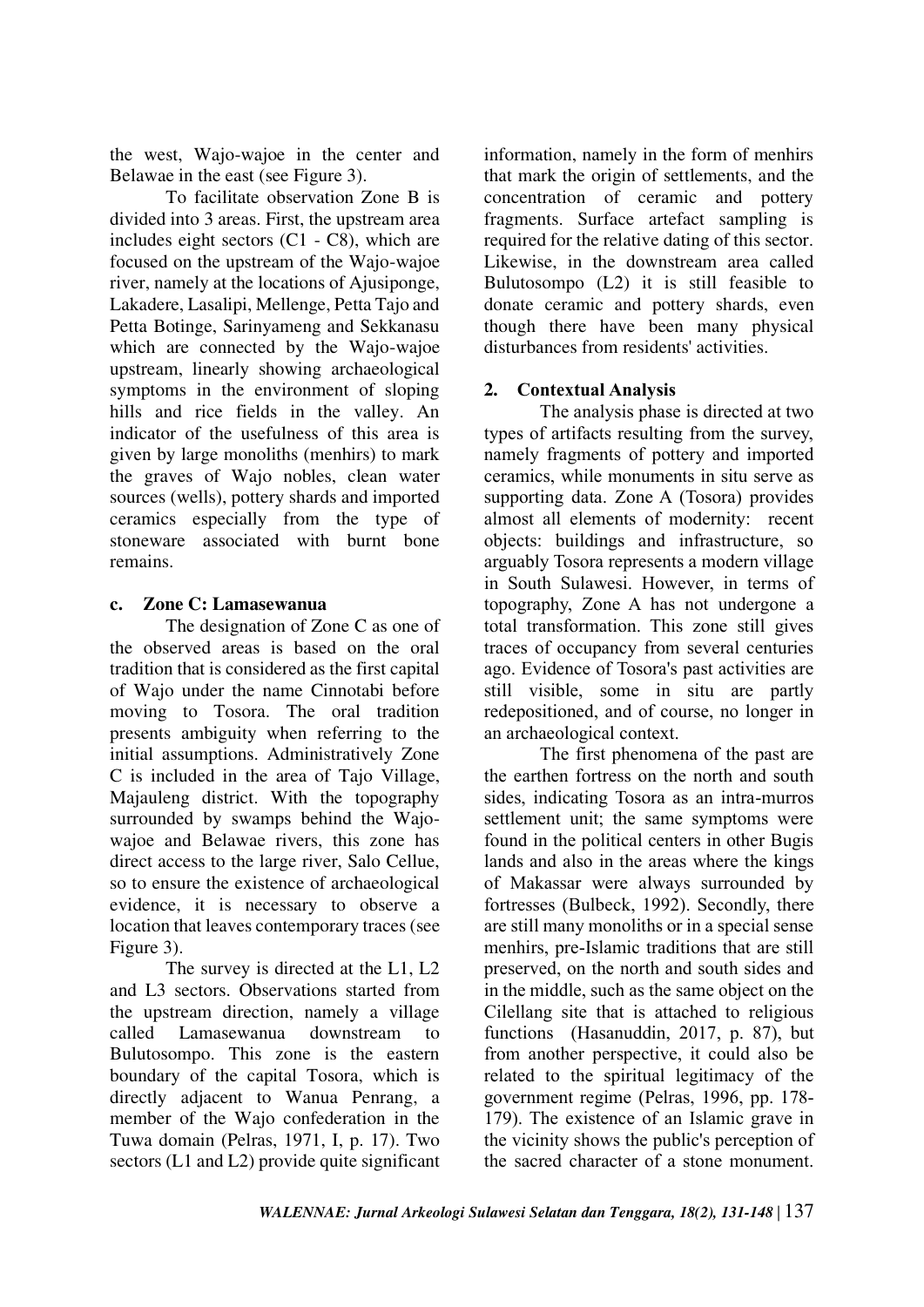

**Figure 4.** Diagram of Pottery Shards in Zone 1 Tosora

The archaeological context of menhirs must end after the arrival of Islam, with the old mosque testifying strongly to the midpoint of Tosora (Sector T17 and T18); marks a new era of urban settlements in terms of politics, economy and religion.

The third symptom is in the form of slag and iron ore grains, and even more so cannons that have been converted into grave signs, and one more important thing, the arsenal of gunpowder. Like the old mosque, the explosives warehouse is located at the center of Tosora. These hard facts are an indicator that Tosora is a place that is prepared to protect its rulers and their people from outside attacks and that great efforts are needed to conquer it. As a large settlement in its golden era, residents needed other facilities to support their daily lives, so the fourth phenomena was found in the form of old wells, there should be more, but three samples adequately explain efforts to meet clean water needs. It is difficult to prove when the wells were made, but in the context of water as a primary need, it should have been available since settlement existed.

The fifth phenomena is the discovery of a large number of pieces of pottery almost evenly across all sectors. Disturbances

undoubtedly degrade the antiquity of the evidence, and require that we look at the distribution and variation in the shape of the sometimes difficult to identify small pieces. Pottery samples in terms of quantity are inadequate compared to site area. Among the 28 sectors surveyed, only nine were obtained fragment samples i.e from the sectors of T2, T3, T5, T8, T10, T11, T13, T14 and T18 (Figure 4). Concentration and quantity are not the main variables determining the intersectoral relations, but to find out the variety of daily activities, pottery can be an early indication of old occupancy. As a result, fragments from 9 sectors show a variety of earthenware associated with food processing. From a total of 121 pieces, assuming that they represent all sectors, at least it will give us a basic notion about daily life of settlement. The largest fraction is the body in almost every sector, while the edge and base are found at the second largest position. A special pottery is indicated by a limited number of spouts and necks. Elements of quality and engineering of pottery art are found in several sectors in the form of polished bodies and edges and also decorated with twists and geometric patterns, especially on the neck, carination,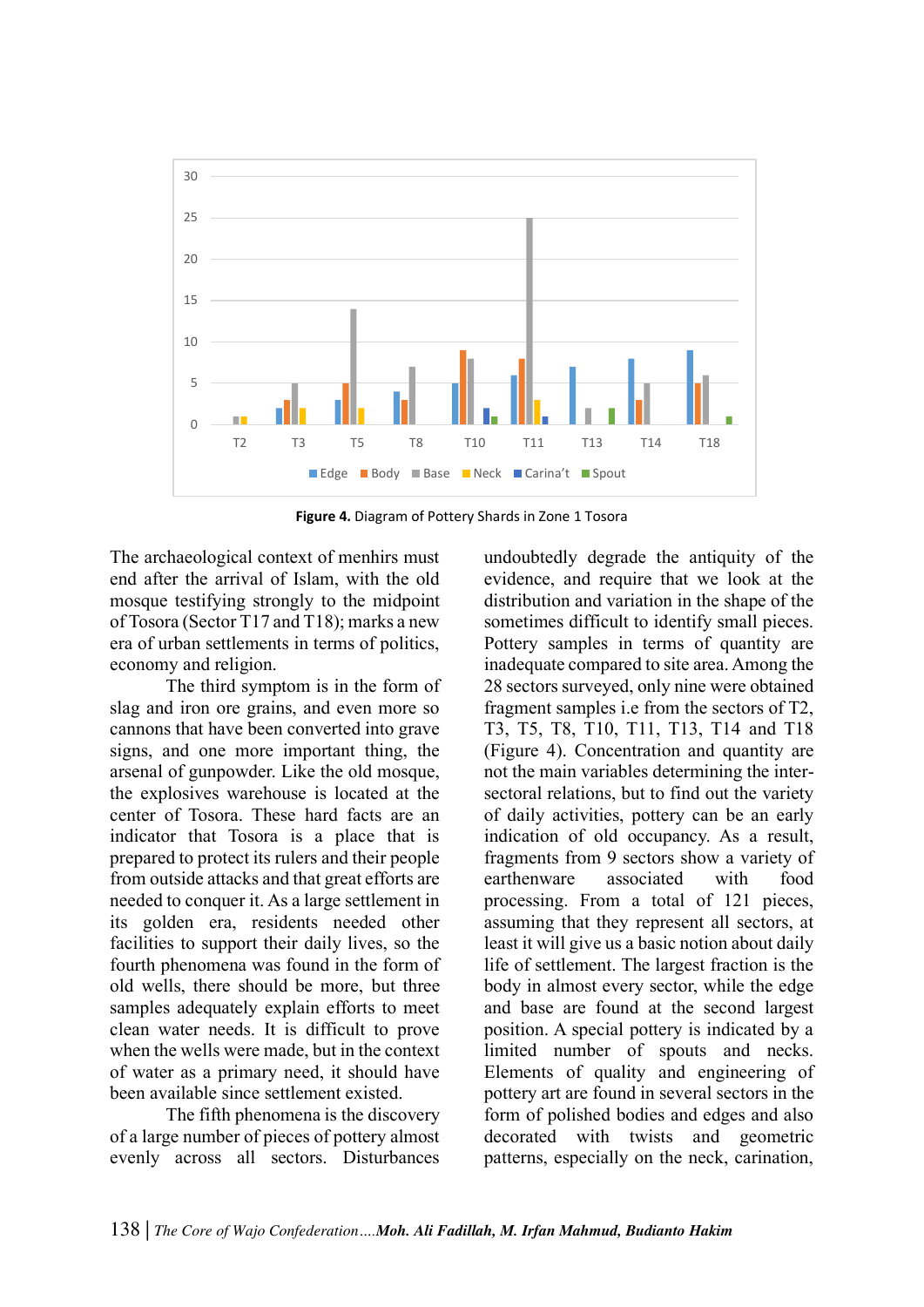| <b>SECTOR</b>  |                |                               | <b>CHINESE</b>   |                     |                                                                                    |              | THAILAND                      |                | AN                                  | <b>JPN</b>          | <b>EUR</b>    | U.i                 | <b>TOTAL</b> |
|----------------|----------------|-------------------------------|------------------|---------------------|------------------------------------------------------------------------------------|--------------|-------------------------------|----------------|-------------------------------------|---------------------|---------------|---------------------|--------------|
|                | XII-XIII       |                               | XIV - XVI        |                     | XVII-XVIII                                                                         |              | Sw                            | Suk            |                                     |                     |               |                     |              |
|                | Lq             | Cel                           | Zh               | Jng                 | BW                                                                                 | Cra          |                               |                |                                     |                     | Hizen Holland |                     |              |
| T1             | 5              | $\overline{2}$                | 237              | $\mathsf{O}\xspace$ | 45                                                                                 | $\mathbf 1$  | 0                             | 0              | $\overline{7}$                      | $\mathsf{O}$        | $\mathsf{o}$  | $\mathsf{O}\xspace$ | 297          |
| T <sub>3</sub> | o              | 2                             | 10               | o                   | $\mathbf 1$                                                                        | $\mathsf{o}$ | з                             | 0              | $\mathsf{o}$                        | $\mathsf{o}$        | o             | $\mathbf 0$         | 16           |
| T <sub>4</sub> | 3              | 0                             | 78               | 0                   | 4                                                                                  | $\mathsf{O}$ | 5                             | з              | 10                                  | 0                   | 1             | $\mathsf{O}$        | 104          |
| T <sub>6</sub> | o              | o                             | O                | $\mathsf{o}$        | 2                                                                                  | $\mathsf{o}$ | O                             | $\overline{2}$ | $\overline{2}$                      | $\mathsf{o}$        | 0             | o                   | 6            |
| T7             | $\mathbf 1$    | 0                             | 35               | 0                   | 18                                                                                 | $\mathsf{O}$ | $\mathsf{O}$                  | 0              | $\mathsf O$                         | $\mathsf{O}$        | 0             | $\mathsf O$         | 54           |
| T13            | 0              | o                             | O                | $\mathsf{O}$        | 25                                                                                 | $\mathsf{o}$ | 1                             | 2              | $\mathsf O$                         | O                   | o             | o                   | 28           |
| T14            | $\mathbf 1$    | 5                             | 52               | 1                   | 19                                                                                 | $\mathsf{O}$ | 46                            | o              | $\overline{2}$                      | 0                   | 0             | $\mathbf 0$         | 126          |
| T17            | 0              | 0                             | 10               | 0                   | 6                                                                                  | 0            | $\mathsf{O}\xspace$           | 0              | 0                                   | 1                   | 0             | $\mathbf 0$         | 17           |
| T18            | з              | 1                             | 99               | $\mathbf 1$         | 21                                                                                 | $\mathsf{o}$ | 7                             | 5              | $\mathsf{o}$                        | $\mathbf 1$         | o             | $\mathbf 0$         | 138          |
| T19            | $\mathsf{o}$   | 0                             | 79               | $\mathsf{O}\xspace$ | $\overline{7}$                                                                     | $\mathsf{O}$ | 3                             | $\overline{7}$ | 15                                  | $\mathsf{O}\xspace$ | 0             | $\mathsf{O}$        | 111          |
| T21            | $\mathbf 1$    | 0                             | 126              | $\mathsf{o}$        | 19                                                                                 | $\mathsf{o}$ | 4                             | 4              | $\overline{7}$                      | $\mathsf{o}$        | 1             | $\mathsf{o}\,$      | 162          |
| T23            | $\mathbf 1$    | 8                             | 45               | $\mathsf{o}$        | $\mathsf{o}$                                                                       | $\mathsf{o}$ | $\overline{7}$                | 15             | 18                                  | $\mathsf{o}$        | 0             | $\mathbf 0$         | 94           |
| T24            | O              | 6                             | 30               | $\mathsf{O}$        | $\mathsf O$                                                                        | $\mathsf{O}$ | 4                             | 22             | 10                                  | $\mathsf{O}$        | 2             | $\mathbf 0$         | 74           |
| T25            | $\mathbf 1$    | o                             | $\mathsf{o}$     | $\mathsf{o}$        | 23                                                                                 | 0-           | 14                            | o              | 36                                  | $-O$                | o             | $\mathbf 0$         | 74           |
| T27            | $\overline{2}$ | 5                             | O                | $\mathsf{O}$        | 12                                                                                 | $\mathsf{O}$ | 13                            | 18             | 25                                  | $\mathsf{O}\xspace$ | O             | $\mathsf O$         | 75           |
| <b>TTL</b>     | 18             | 29                            | 801              | 2                   | 202                                                                                | 1            | 107                           | 78             | 132                                 | 2                   | 4             | $\mathbf 0$         | 1,376        |
| <b>NOTE</b>    |                | Lg = Longuan<br>Cel = Celadon | $Zh = Zhanazhou$ |                     | Jng ≡ Jingdezheng Sw = Sawankhalok JPN = Japan<br>BW = Blue-White<br>Cra = Cracked |              | Suk = Sukhotai<br>$AN = Anam$ |                | EUR = Europe<br>U.i. = Unidentified |                     |               |                     |              |

**Table 1.** Distribution of Imported ceramic shard in Zone A: Tosora

and edges The presence of local earthenware always coincided with fragment of imported ceramics, providing indicator for the use of local home appliances for everyday use.

The sixth phenomena is shown by ceramic shards in almost every sector. From a total of 1,376 samples taken from 15 sectors (Table 1), various forms of variation can be seen. The results of the analysis resulted in different origins, namely Chinese fractions ranked first, Thailand and Vietnam second. In terms of time, the fraction represents the period between the 15<sup>th</sup> and 17<sup>th</sup> centuries. Although the sample found Lonquan shards believed to be products of the Song period (the  $12<sup>th</sup>$  -  $13<sup>th</sup>$  centuries), the samples were dominated by Zhangzhou and Blue-White porcelain, as well as Sawankhalok and Anam shards from the  $16<sup>th</sup>$ to  $17<sup>th</sup>$  centuries.

Referring to the relative chronology of the fragments leads us to the hypothesis

that the occupation of Zone A is not older than the 16th century and reached its peak of activity at the beginning of the  $17<sup>th</sup>$  century. This period is a transitional phase before and after the arrival of Islam to Wajo. The variation in shape shows the specific body parts of the stoneware which lead us to the initial speculation; how important stoneware was before the large importation of blueand-white bowls and plates from the Ming period.

The results of random sampling from all sectors have shard concentrations only in the sectors: T13, T14, T18, T19, T21, T23, T24. The seven sectors are around the midpoint, therefore of course, it is not the time yet to interpret this phenomena, but whatever the facts require us to make a note of a palace center in the capital of Wajo. The concentration of fragments is associated with the existence of the old mosque, gunpowder warehouse, canons and also a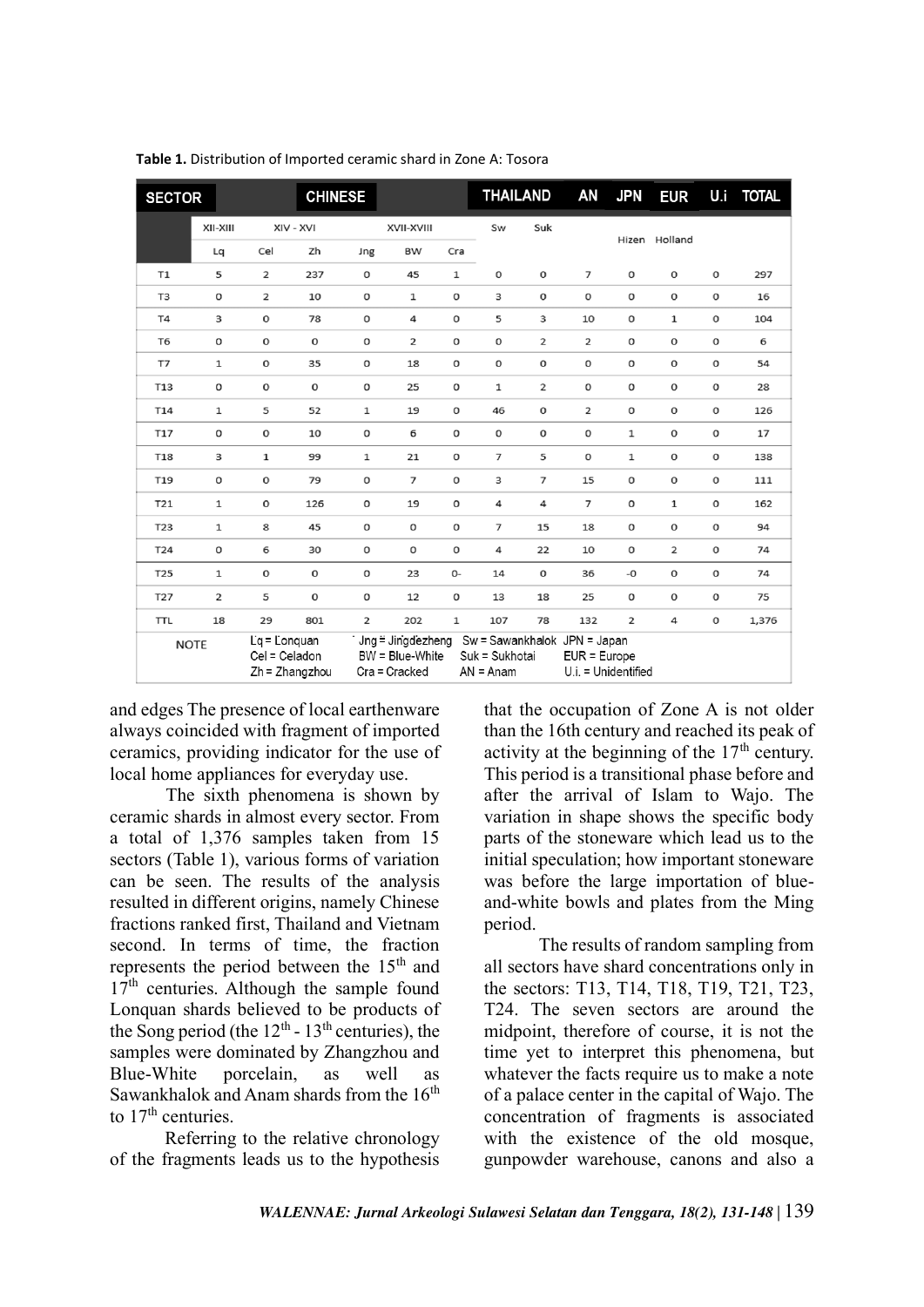

**Figure 5**. Pottery Shards in Zone 2 Cinnotabi

water source to the north (sector T10). From the context of the findings, it seems that these sectors are the Axis of Zone A, at least the 'hub of all settlement' in Tosora.

The next analysis was directed at Cinnotabi . With regard to this Zone B locus, the farthest point is in Sector C1 (Ajusiponge), about 10 km from Zone A. The application of the concept of dendritic settlements led to surveys following the river flow to the upper reaches of Wajo-wajoe. Of the eight sectors (C1 - C8) upstream are marked by monoliths on gently sloping hills and fertile valleys along the river flow. To obtain early clues to the existence of past activity, it is necessary to extract archaeological evidence. In fact, local earthenware and imported ceramics in surface are still found today (Figure 5).

With regard to pottery in the upstream part, samples of fragment were only obtained from the Ajusiponge, Sarinyameng, Sekkanasu, Kobbae sectors. With a total of 189 pieces, 75% was obtained from sector C8 (Kobbae 1), the rest come from sector C1 (Ajusiponge), sector C7 (Sarinyameng and Sekkanasu). Most of it is in the form of body and edges.

Upstream from Zone B, a significant amount of imported ceramic shards was found. Of the total 909 shards originating from Sector C1, C7, and C8 (Ajusiponge, Sarinyameng-Sekkanasu and Kobbae), 729 pieces were identified as belonging to the  $15<sup>th</sup>$  and  $16<sup>th</sup>$  centuries, meaning that more than 80% were greenware, Zhangzhou, Sawankhalok, Sukhotai and Anam ware. The rest is presented by the Jingdezhen and BW type from the  $16<sup>th</sup>$  to  $17<sup>th</sup>$  centuries (See Table 2). The shards from the earlier period given by Yue-ware was only one piece, several keeping types of Qingbai and Lonquan. Of all sectors more than half were found in sector C7 (Sarinyameng-Sekkanasu).

In general, the surface find samples indicate that there are traces of occupation in the upstream sector, but it is not yet known whether they are traces of settlements or remains from burials. In addition, it is necessary to consider the importance of the existence of several menhirs and in the later times of the Wajo aristocratic burial complex from the pre-Islamic period in sectors C5 and C6 (Petta Tajo and Petta Botinge).

There is a slight difference when entering the middle part of Zone B which includes the confluence of the river which is centered on Kampung Wajo-wajo. The archaeological phenomenon in the middle of this zone is quite diverse, especially shown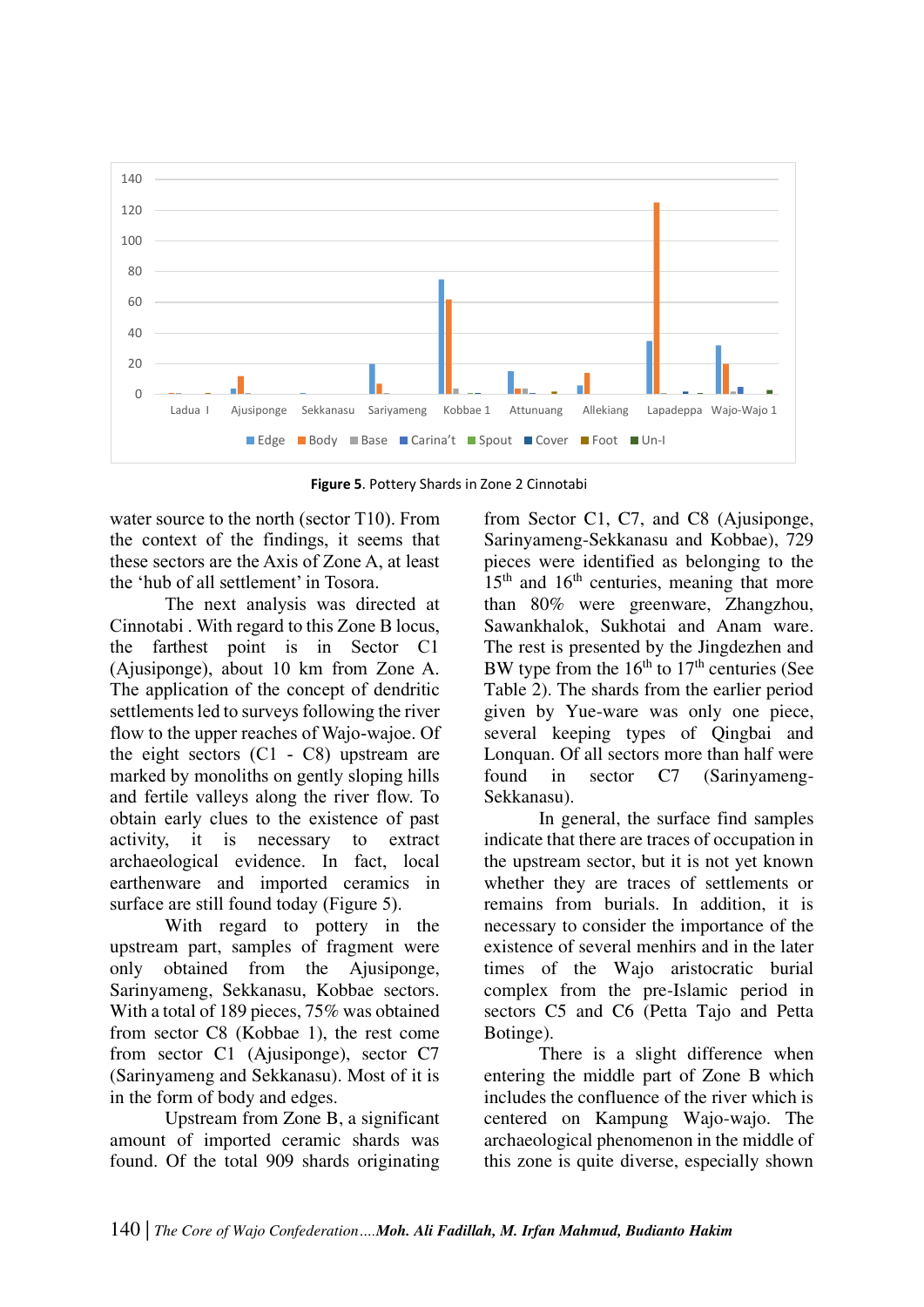| SEC-         | <b>TANG</b>  |                                                                                                                                                                                                                                 | SONG                                                                                                                                                                                                                                                                |    | <b>YUAN</b> | <b>MING</b> |                |                | QING           |                |             | <b>THAILAND</b> |          | AN  | <b>HZN</b> | EU             |             |              |
|--------------|--------------|---------------------------------------------------------------------------------------------------------------------------------------------------------------------------------------------------------------------------------|---------------------------------------------------------------------------------------------------------------------------------------------------------------------------------------------------------------------------------------------------------------------|----|-------------|-------------|----------------|----------------|----------------|----------------|-------------|-----------------|----------|-----|------------|----------------|-------------|--------------|
| <b>TOR</b>   | Yue          | Qb                                                                                                                                                                                                                              | Lq                                                                                                                                                                                                                                                                  | Dh | Cel         | Gu          | Cel            | Zh             | Jng            | <b>BW</b>      | Cra         | Swa             | Suk      |     |            |                | U.i         | <b>TOTAL</b> |
| C1           | 0            | 0                                                                                                                                                                                                                               | 1                                                                                                                                                                                                                                                                   | 3  | 0           | 0           | 0              | 52             | 2              | 5              | $\Omega$    | 47              | 59       | 81  | 0          | 0              | 1           | 251          |
| C7.1         | 0            | 0                                                                                                                                                                                                                               | 5                                                                                                                                                                                                                                                                   | 0  | 0           | 0           | 3              | 39             | 0              | 13             | 0           | 21              | 10       | 14  | 0          | 0              | 0           | 105          |
| C7.2         | $\mathbf{1}$ | 0                                                                                                                                                                                                                               | 5                                                                                                                                                                                                                                                                   | 0  | 0           | 0           | 13             | 45             | 0              | 24             | 0           | 81              | 95       | 83  | 0          | 0              | 2           | 349          |
| C7.3         | 0            | 0                                                                                                                                                                                                                               | 3                                                                                                                                                                                                                                                                   | 0  | 1           | 0           | 0              | 14             | $\overline{2}$ | $\overline{2}$ | 0           | 11              | 9        | 41  | 0          | 0              | 6           | 89           |
| C8.1         | 0            | 3                                                                                                                                                                                                                               | 1                                                                                                                                                                                                                                                                   | 0  | $\Omega$    | 0           | $\overline{2}$ | 2              | 0              | 0              | $\Omega$    | $\overline{2}$  | 20       | 5   | 0          | 0              | 0           | 35           |
| C8.2         | 0            | 2                                                                                                                                                                                                                               | 3                                                                                                                                                                                                                                                                   | 0  | 0           | $\mathbf 0$ | 4              | $\overline{7}$ | 0              | 0              | 2           | 4               | 23       | 21  | 0          | 0              | 0           | 66           |
| C8.3         | 0            | 0                                                                                                                                                                                                                               | 0                                                                                                                                                                                                                                                                   | 0  | 0           | 0           | $\overline{2}$ | 0              | $\mathbf 0$    | 0              | 0           | 0               | 12       | 0   | 0          | 0              | 0           | 14           |
| C9.1         | 0            | 0                                                                                                                                                                                                                               | 2                                                                                                                                                                                                                                                                   | 0  | 3           | 0           | 0              | 3              | $\mathbf 0$    | 0              | 0           | 3               | 3        | 0   | 0          | 0              | $\mathbf 0$ | 14           |
| C9.2         | 0            | 4                                                                                                                                                                                                                               | 7                                                                                                                                                                                                                                                                   | 1  | 0           | 0           | 0              | 33             | $\mathbf{1}$   | 11             | 0           | 24              | 5        | 40  | 0          | 0              | 5           | 131          |
| C11          | 0            | 0                                                                                                                                                                                                                               | 0                                                                                                                                                                                                                                                                   | 0  | 0           | 0           | 4              | 20             | 2              | 6              | $\mathbf 0$ | 14              | 96       | 94  | 0          | 0              | 0           | 236          |
| C12.1        | 0            | 0                                                                                                                                                                                                                               | 4                                                                                                                                                                                                                                                                   | 1  | 0           | 0           | 37             | 35             | 15             | 0              | 0           | 8               | 50       | 0   | 0          | $\mathbf{1}$   | 0           | 151          |
| C12.2        | 0            | 0                                                                                                                                                                                                                               | 4                                                                                                                                                                                                                                                                   | 0  | 0           | $\Omega$    | 0              | 18             | $\mathbf{1}$   | 3              | 5           | $\overline{2}$  | $\Omega$ | 4   | 0          | 0              | 0           | 37           |
| C15.1        | 16           | 0                                                                                                                                                                                                                               | 3                                                                                                                                                                                                                                                                   | 17 | 0           | 39          | 12             | 96             | 31             | 13             | $\mathbf 0$ | 0               | 18       | 61  | 3          | $\mathbf{1}$   | 11          | 321          |
| C15.2        | 0            | 0                                                                                                                                                                                                                               | 2                                                                                                                                                                                                                                                                   | 0  | 0           | 0           | 0              | 16             | 0              | 10             | 0           | 48              | 54       | 73  | 0          | 0              | 0           | 203          |
| <b>TOTAL</b> | 17           | 9                                                                                                                                                                                                                               | 40                                                                                                                                                                                                                                                                  | 22 | 4           | 39          | 77             | 380            | 54             | 87             | 7           | 265             | 454      | 517 | 3          | $\overline{2}$ | 25          | 2002         |
|              | <b>NOTE</b>  |                                                                                                                                                                                                                                 | C1 = Ajusiponge, C7.1= Sarinyameng, C7.2 = Sekkanasu 1, C7.3 = Sekkanasu 2, C8.1 = Kobbae 1, C8.2 = Kobbae 2, C8.3 = Kobbae 3,<br>C9.1 = Wajo-wajo 1, C9.2 = Wajo-wajo 2, C11 = Attunuang, C12.1 = Leppadeppa, C12.2 = Lamanungke, C15.1 = Ladua 1, C15.2 = Ladua 2 |    |             |             |                |                |                |                |             |                 |          |     |            |                |             |              |
|              |              | Qb = Qingbai, Lq = Longquan, Dh = Dehua, Cel = Celadon, Zh = Zhangzhou, Jng = Jingdezhen, BW = Blue White, Cra = Crack, Swa = Sawankhalok,<br>Suk = Sukhotai, AN = Anam (Vietnam), HZN = Hizen, EU = Europe, U.i = Unidentified |                                                                                                                                                                                                                                                                     |    |             |             |                |                |                |                |             |                 |          |     |            |                |             |              |

**Table 2.** Distribution of Imported ceramic shard in Zone B: Cinnotabi

by the large number of pottery fragments and imported ceramic, and also bone fragments, and beads especially in sector C12, namely at a location called Attunuang.

The samples of pottery shards were obtained from 3 locations: Wajo-wajo, Leppadepa, and Attunuang slightly higher than the upstream sector, which was 248 pieces, the largest proportion came from the Leppadepa Sector i.e 64.52%, and then Wajo-wajo 25%, the rest from Attunuang just 10.48%. The pottery fragments need to be viewed from the overall context. Of all the sherd obtained from the ground surface, which is dominated by the body and edges, and in a small proportion in the form of necks, carinations and bases. The body and edges always rank the most, this could be interpreted as being mostly an open container. In terms of quality, it shows its class as shown by several fractions whose outer planes are polished and decorated with geometric patterns.

With regard to ceramic shards, the surface findings in the center part of Zone B are quite diverse. Of the total 492 fragments found in sectors C9 (Wajo-wajo), C11 (Attunuang), C12 (Leppadeppa-Lamanungke) more than 80% was contributed by fragments from the  $15^{\text{th}} - 16^{\text{th}}$ centuries in the form of Ming Celadon, from Zhangzhou, Thailand and Anam, then from the  $16^{th}$  -17<sup>th</sup> centuries only 16% marked by Jingdezhen and Blue-White porcelain, the rest from the  $13<sup>th</sup> - 14<sup>th</sup>$  centuries provided by Qingbai and Lonquan. If Attunuang is synonymous with the ritual center and Leppadeppa as the place for the political agreement of Cinnotabi reformation, the capital of Wajo can be found in Wajo-wajo, which has been initiated since the Batara Wajo regime, then continued by the Arung Matowa regime by changing its name from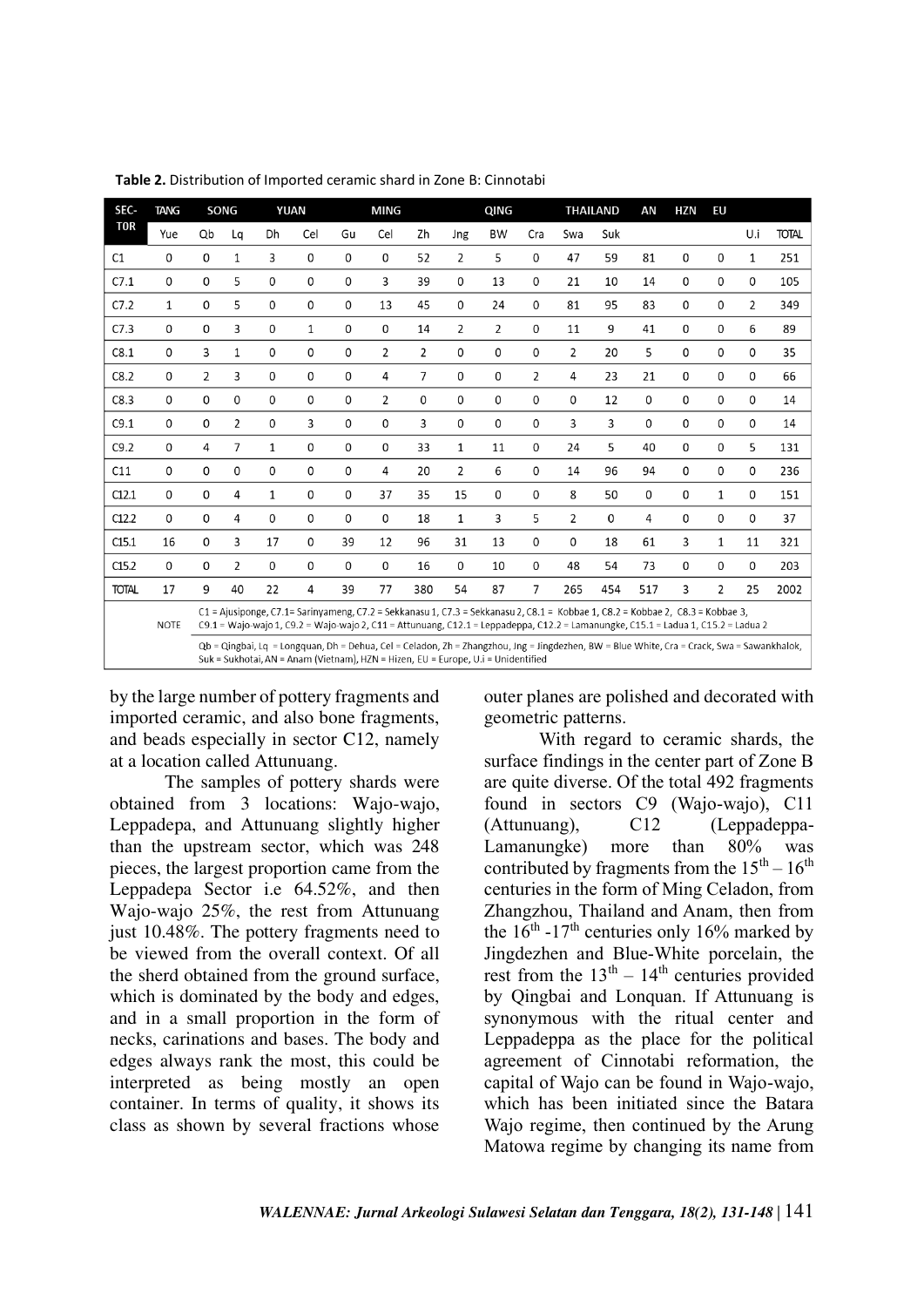Boli to Wajo, apparently imported ceramic fragments in Wajo-wajo (Sector C9.1 and C9.2) confirm the location of the LSW toponym.

Now let's examine the downstream part of Zone B which only covers 3 sectors, namely C13 (Puang ri Magalatung), C14 (Allekiang) and C15 (Ladua 1 and Ladua 2). The three locations are located between the Wajo-wajoe and Pene-pene rivers where menhirs are still found but are not directly associated with the function of the tomb. Pottery samples from these locations were only obtained from the Allekiang and Leppadeppa sectors, only 23 pieces, mean of the total 86% were provided by sector C14 and only 3 pieces from Sector C15. From that number, it is dominated by edges and bodies, meaning that the shards is relatively the same as other sectors in terms of shape. The discovery of pottery shards here also shows the site occupation, especially for settlements, which is also marked by the presence of menhirs and tombs of nobles from Makassar, Karaeng Ladua.

Meanwhile, the ceramic shards whose samples were quite significant confirmed the existence of residential activities using imported ceramic containers with a total of 524 shards obtained from subsector C15.1 and C15.2. The identification results show that the dominant imported objects are given by ceramic shards from the

 $15<sup>th</sup>$  -16<sup>th</sup> centuries, almost 80% of which come from Guangdong, Zhangzhou, Thailand. In small proportions it is given by the  $17<sup>th</sup>$  century fragmens of Jingdezhen and Blue-White, and those of Hizen. It should be noted, however, that this sector also provide 16 Yue-type shards. If the identification results are convincing, it will certainly show that the sector has a long duration. In the oral tradition it is stated that Ladua is also referred to as *sorengeng kappala*, the Bugis word for port.

 This surface fact leads us to the suspicion that Ladua is a port to serve trading activities for Zone B. It seems, it is necessary to speculate that the port is still functioning even though the capital according to LSW has experienced several movements, namely from Cinnotabi to Boli or Wajo before moving to Zone A (Tosora). However, ceramics are evidence of trade transactions, while pottery rarity in this place shows the secondary function as a settlement for traders. If this hypothesis can be proven by excavation to determine the initial period and downstream character, it may be noted in particular that the sectors of C14 and C15 between the Wajo-wajoe and Pene-pene rivers are more ideal as an entrepot for imported and exported goods through the Salo Cellue. correspond with the Salo Cenrana network to reach the estuary in Bone gulf.



**Figure 6**. Diagram of Pottery Shards in Zone 3 Lamasewanua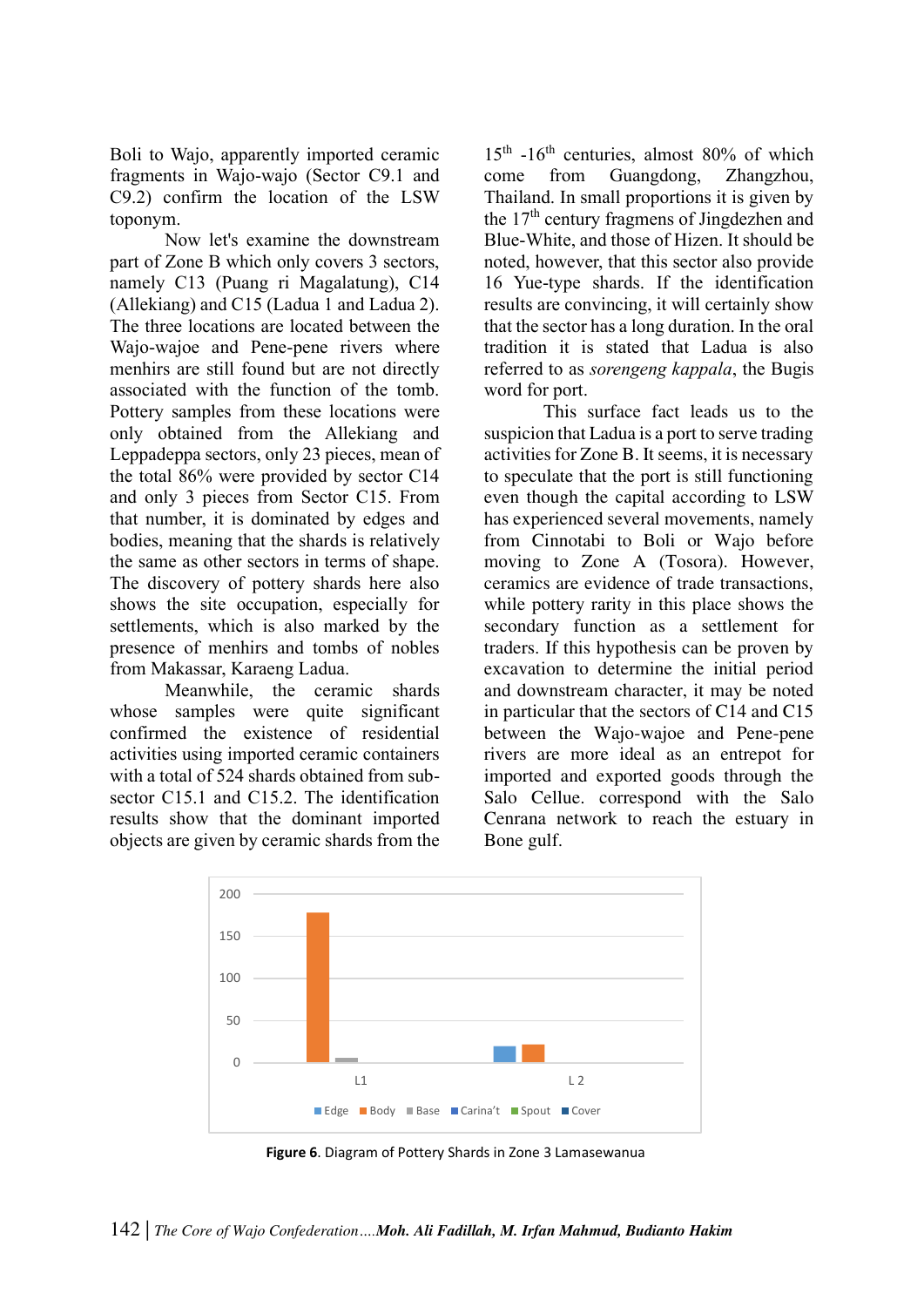Finally, it focuses on Lamasewanua which is marked as Zone C. Lamasewanua area is formed by alluvial deposits of the Wajo-wajoe and Belawae rivers. Representing Zone C, taking imported ware samples from Lamasewanua village (Sector L1 and L2), and sector L3, Bulutosompo habitation. Pottery shards from Zone C totaled 256 pieces, but the samples were only collected from the L1-Village and L2Cemetery sectors, while those from L3 did not show any shards, even though they were there, most of them were weathered, very probably because this sector was in wetlands, bordering directly to the Latamperu swamp and the back swamp of Salo Cellue.

From the L1 sector, there were 186 pieces of pottery shards with the largest proportion in the form of the body, the rest



Figure 7. a Vietnamese Ceramic from 15<sup>th</sup> Century, b. Ceramic Yue-ware (Tang Periode in 9-11<sup>th</sup> Century), c. Annam Tricolor about 15-16<sup>th</sup> from Wajo-Wajo 2 Site Wajo, d. Lonquan Fragments 13-14<sup>th</sup> Century Period from Lamasewanuae-1 Site Wajo, e. Celadon Bowl (Chinese Green ware) about 14th <sup>C</sup>entury from Sarinyameng Site, f. Sukhotai Jar about 15-16<sup>th</sup> Century from Attunuang Site Wajo, g. Zhangzhou Fragment 16 to 17th Century from Tosora Site (**Source**: Fadillah, 2020)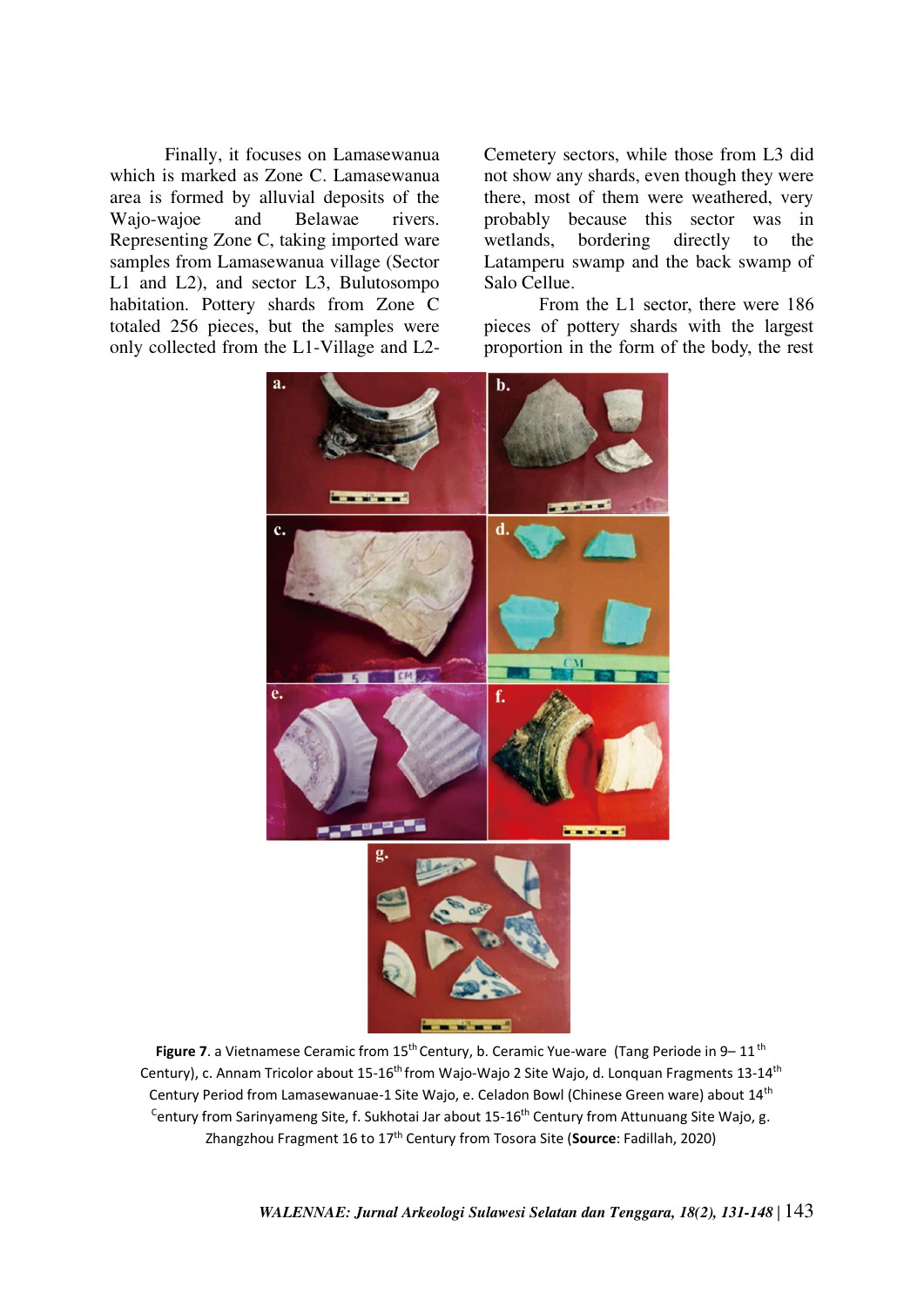were only the edges and the base, and 1 piece showed geometric motifs. From the L2 sector, around the old tomb, it was obtained as many as 70 pieces consisting of edges and bodies in relatively equal proportions and 1 piece having geometric motifs. As found in other sectors, body parts are very dominant, especially in the L1 sector. This is in contrast to L2 which has the same proportion between the body and the edges, which is very likely to come from the jars on a site that has not had much interference with current activities. However, in order not to get too far into interpretation, pottery shards are evidence of daily activities and also in the context of burials using local containers in Lamasewanua (Figure 6).

Regarding ceramic shards, the survey in three sectors produced 119 pieces, divided into L1 sector (Lamasewanua Village) with 88 pieces, L2 sector (Lamasewanua Cemetery) with 17 pieces and L3 sector (Bulutosompo) as many as 14 pieces. Of the total shards, there were 64 pieces in the form of Thailand-ware. Meanwhile, 32 Chinese shards were found but they were divided into 13 shards from the Song period (Qingbay and Lonquan), 6 shards from Guangdong and Zhangzhou and 12 shards from Blue-White and Jingdezhen, and one shard could be identified as Yue type. But it is also important to think that the fragments of the Qing period starting from the  $17<sup>th</sup>$  century have a relatively similar proportion with Vietnam as compared to Thailand. Looking at the composition of the ceramic shards from where they came from, this site also seems to have lived between the 14th and 17th centuries (See Appendix 1 and Figure 7).

Taking into account the topographic position and samples of pottery and ceramic shards, an initial interpretation can be given, that it is likely that Lamasewanua was the main route when the Wajo core was still centered in Cinnotabi and Boli, and the occupation of this place continues into the Tosora period. Its location as a watershed and swamp that was too open, made it impossible to become the capital of a confederate state with a reputation like Wajo. This place is the boundary of the core area of Wajo to the east, directly adjacent to Wanua Penrang, one of the members of the Wajo confederation closest to the core of Wajo.

After analyzing all the archaeological traces above, the three zones observed have provided an overview of the division and function of space at the time when the Wajo Kingdom grew and developed until the shift of its center to Tosora at the beginning of the 17th century. Archaeological evidence in the three zones confirms that the core of Wajo might be in one of the Zone B area and has experienced several shift of government centers following the succession of the ruling regime in the context of political reformation in the Wajo confederation.

# **CONCLUSION**

The geographical conditions and the description of the Wajo settlement illustrate the Bugis mentality to adapt and innovate in determining where people live in the lowlands of Walennae and Cenrana. Wet rice agricultural technical expertise enables the creation of an agriculture-based economic space to meet the basic needs of the community (Macknight, 1983, p. 103). Topographically, this place is ideal for living on an agricultural economy basis, apart from providing fertile land, it is also a natural embankment from river overflows during the rainy season.

Referring to the research question, a large number of archaeological traces prove that the Tosora, Cinnotabi and Lamasewanua regions were the zones rich with pre-Islamic religious monuments as well as pottery shards and imported ware from China, Thailand, Vietnam from the periode of Tang to Qing; indicators of population growth for more than two centuries and the opening of the region to cross-island trade at Southeast Asian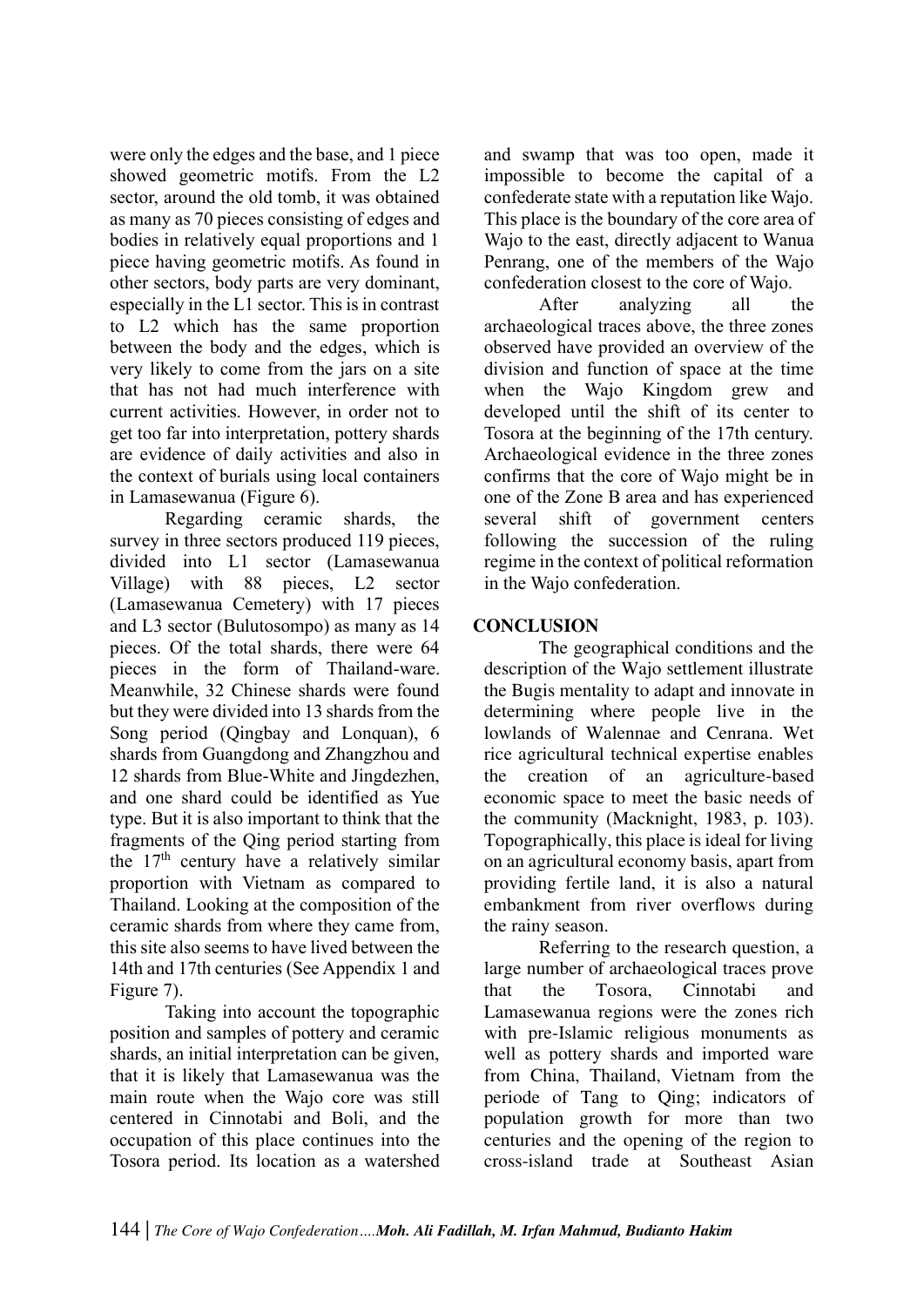crossovers also called *la méditerranée du sud-est asiatique* (Lombard, 1970, pp. 841- 842). The survey of the sites associated with the Wajo-core existence showed differences in occupation space based on a strict timeline. With the exception of Zone A (Tosora) which was clearly the capital of Wajo from the end of the  $16<sup>th</sup>$  century, surveys in Zones B and C still require more adequate supporting data to mark specific spatial functions with a clear time sequence. However, before ending this article, it is necessary to give a special note regarding the existence of pre-Islamic sites on the Wajowajoe river which present the old toponyms as described in the LSW manuscript.

The initial phase of Wajo began with the formation of settlements in Penrang by

residents who migrated from other places, then assembled under the leadership of spiritual figures who also came from other places. Toponym Penrang is known to be to the east of Zone C; to the north of Lamasewanua, but now the name is used to refer to the name of lake (*tapareng*) Penrang. Toponym Penrang is also known to be to the east of Zone C; close neighbor of Lamasewanua. Surface data provide information that Penrang and Lamasewanua may refer to the opening of settlements as early as the late  $14<sup>th</sup>$  century to the early  $15<sup>th</sup>$ century around Lake Latamperu and Lake Penrang which received water from the Belawae river.

The second phase was marked by the formation of a kind of 'state' as a political unit which was also initiated by one of the old Cina aristocratic descent who brought together the closest settlements (*wanua*s). LSW states that its center located in Cinnotabi. This regime only lasted for the five periods of *Arung* which due to circumstances forced the center of the palace to be abandoned. The suspicion that Cinnotabi was founded in the first half of the 15<sup>th</sup> century has been confirmed by the dating of the oldest ceramic shards from Yue, Qingbai, Lonquan which leads to the early phase of Cinnotabi between the 13<sup>th</sup> and 14<sup>th</sup> centuries. There are at least eight sectors that contribute significant archaeological data, in addition to menhirs, pottery and imported ceramics as well as beads, but the exact location of Cinnotabi must be looked for in sectors C7 and C8, but more specifically it is recommended to find Cinnotabi's location in sub-sector C7.1 (Sarinyameng), C7.2 (Sekkanasu 1), and C7.3 (Sekkanasu 2).

The third phase is a transitional period with the emergence of the Batara Wajo regime whose center has shifted to a place where Boli tree grew. But toponym Boli is the new name of the current settlement. The survey at this location has not found any traces of artefacts, as is the case in a village called Boli Baru, which is now densely populated. The area closest to the past situation is between Sector C9, particularly in sub-sector C9.1 (Wajo-wajo 1) and C9.2 (Wajo-wajo 2) and C11 (Attunuang), sub-sector C12.1 (Leppadeppa) and C12.2 (Lamanungke). From the dating of ceramic shards, there is a long period of time between the  $14<sup>th</sup>$  and  $17<sup>th</sup>$ centuries with the Lonquan, Qingbai, Zhangzhou shards and also from Thailand and Anam shards. These three potential sectors are located at the triangular-junction of the Wajo-wajoe river. Boli itself according to local tradition is also known as *sorengngeng kappala* which acts as a port because of its direct access to Salo Cellue.

The fourth phase is the establishment of the new Wajo regime which is marked by the rise of the leadership of Arung Matowa. The LSW text states that the capital remains in Boli, but has since changed to Wajo in order to commemorate the agreement under the shadow of the Bajo or Wajo tree by the expression *"ma'bajowajo macekke'mi ri Wajo"* means 'we only get shelter under the fresh Wajo' shadow' (Abidin, 1983, p. 478). This information allows speculation that there has been no shift in the center of government even though the regime has changed, so there is no other choice, to find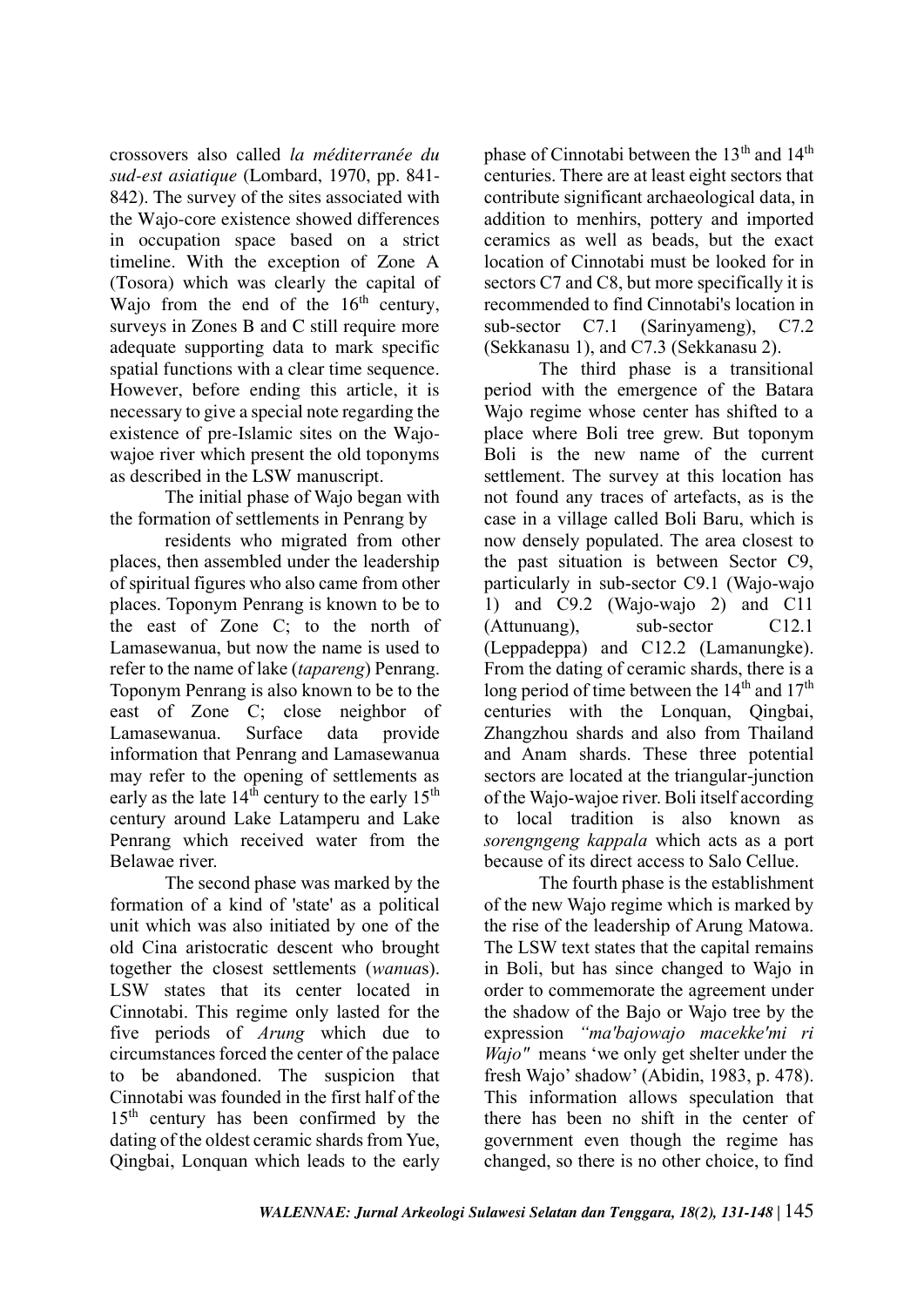the capital of Wajo, as the results of the reforms in Leppadeppa, to be sought at a location between sectors C9 and C12. It is interesting to suggest the capital city of Wajo from the Arung Matowa regime between Wajo-wajo, Boli and Leppadeppa. The three sites are associated with pre-Islamic ritual centers in sectors C12 (Attunuang) and C13 (Tomb complex of Puang ri Magalatung). Meanwhile, sector C15 (Ladua) may play a role as a gateway to the center of government in "Wajo" (new name for Boli) which can be accessed directly from the Pene-pene and Wajo-wajoe rivers.

Taking into account the context of the findings and the relations between spaces, it is necessary to underline as a final note, that the shift of the capital is followed by a relocation of port. In this case, Tosora is a clear example, after the capital was moved to Tosora, the port was also moved to the west side of Tosora, direct access to Salo Cellue, a branch of the Cenrana river. The

term 'tosora' itself is taken from the Bugis word, *to-sora*, which means the place where people are anchored.

### **ACKNOWLEDGMENT**

My first thanks to The Toyota Foundation for sponsoring this research. I would like to express my gratitude and high appreciation to the Wajo research team for 2001-2002 season: Budianto Hakim, M. Irfan Mahmud, Muhaeminah, Karaeng Demmanari, Manshur, Sumarlin from the Archaeological research office of Makassar; Akin Duli, A.M. Akhmar, Mohammad Nur, Mohammad Tang, Aldi Mulyadi from the Dept. of Archaeology, Hasanuddin University; Agus and Anwar from the Archaeological research office of Bandung, West Java, who participated in the survey and excavation program on the early history of Wajo Kingdom, South Sulawesi.

## **REFERENCE**

- Abidin, A.Z. (1983). "The Emergence of Early Kingdom in South Sulawesi, A Preliminary Remark on Governmental Contracts from the Thirteenth to the Fifteenth Century." *Journal of Humanity,* Vol 20, No. 4, 21–40.
- Bulbeck, D., and Caldwell, I. (2000). *Land of Iron: The Historical Archaeology of Luwu and the Cenrana Valley. Results of the Origin of Complex Society in South Sulawesi Project (OXIS)*. Canberra.
- Bulbeck, D. (1992). *A Tale of Two Kingdoms, the Historical Archaeology of Gowa and Tallok, South Sulawesi, Indonesia.* Australian National University.
- Caldwell, I. (1995). Power, State and Society Among the Pre-Islamic Bugis. *BKI Deel*, 151: 394–431.
- Duli, A. (2010). Peranan Tosora Sebagai Pusat Pemerintahan Kerajaan Wajo Abad XVI-XIX. *Walennae,* 12 (2), 143–158.
- Fadillah, M.A., et al. (2002). *Laporan Survey Pemukiman Wanua di Kerajaan Wajo, Sulawesi Selatan*. Makassar (Unpublished Report).
- Fadillah, M.A. (2004). Wanua dalam Konfederasi Wajo: Model Desa Otonom di Tanah Bugis. In, Dias, P & Muslimin, A.R.E (eds.), *Kontinuitas dan Perubahan dalam Sejarah Sulawesi Selatan*. Yogyakarta: Penerbit Ombak, 316-355.
- Hadimuljono & Macknight, C. C. (1983). Imported Ceramics in South Sulawesi. *Review of*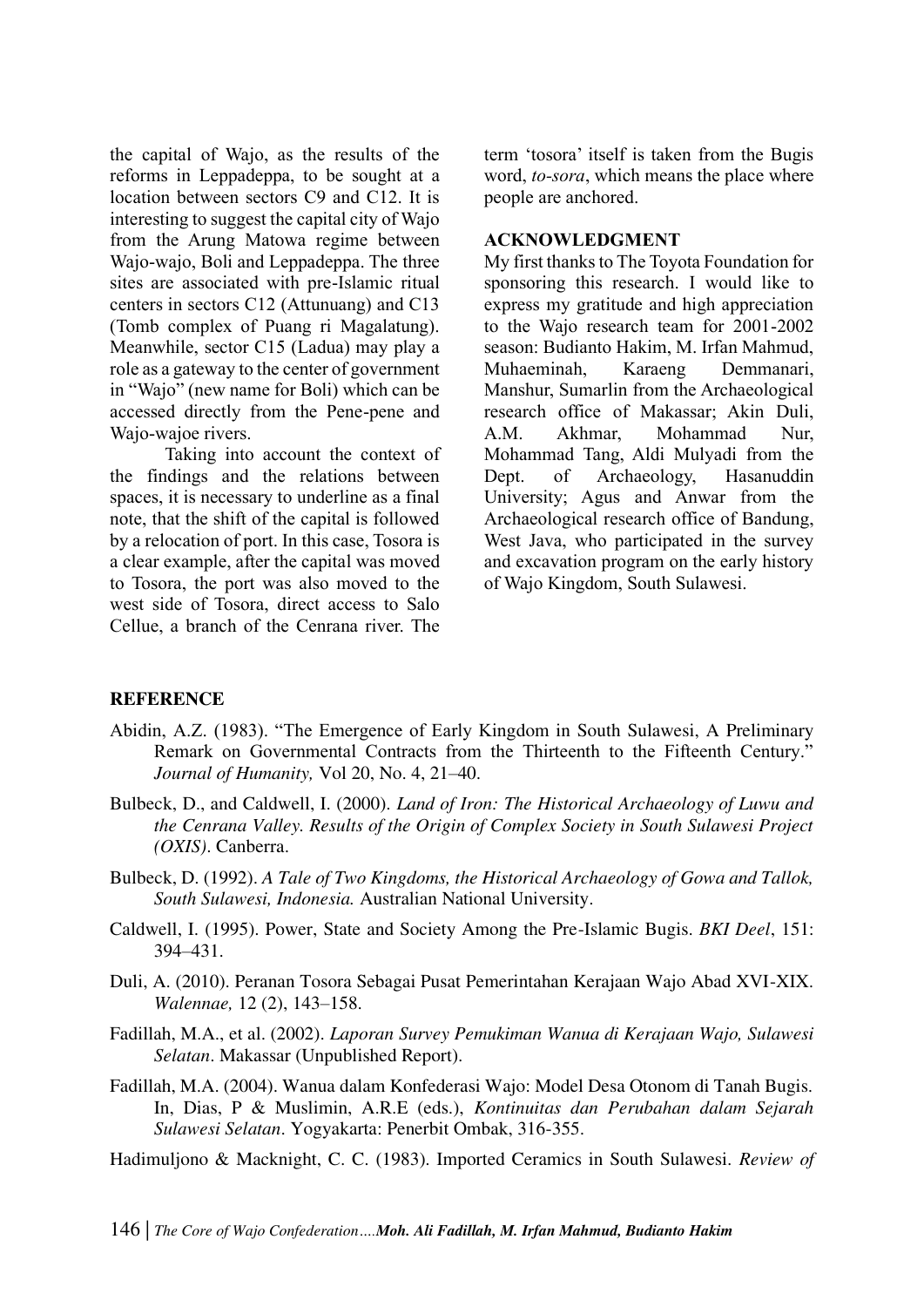*Indonesian and Malaysian Affaires,* 17: 66–80.

- Harkantiningsih, N. (2013). Muatan Intan Shipwreck Abad ke-10: Variabilitas dan Kronologi. *Amerta, Jurnal Penelitian dan Pengembangan Arkeologi,* Vol. 31 No. 2, 81–150.
- Hasanuddin. (2017). Situs-Situs Megalitik di Kabupaten Wajo, Sulawesi Selatan. *Kapata Arkeologi,* Vol. 12 (I), 83–94.
- Kalupa, B. 1987. *Laporan Ekskavasi Penyelamatan di Desa Tosora Kecamatan Majauleng Kabupaten Wajo*, Ujung Pandang (Unpublshed Report).
- Lombard, D. (1970). Pour Une Histoire des Villes du Sud-Est Asiatique. *Annales Histoire, Sciences Sociales,* 25e Année: 842–56.
- Macknight, C. C. (1975). The Emergence of Civilization in South Celebes and Elsewhere. In, *Pre-colonial State Systems in Southeast Asia, Monographs of The MBRAS,* 126–135.
- Macknight, C. C. (1983). The Rise of Agriculture in South Sulawesi Before 1600. *Review of Indonesian and Malaysian Affairs,* 17, 92–116.
- Pelras, C. (1996). *The Bugis*. Oxford: Blackwell Publishers.
- Perlras, C. (1971) "Hierarchie et pouvoir tradi- tionnels en pays Wadjo',"*Archipel* 1 (1971)
- Reid, A. (2011). *Asia Tenggara dalam Kurun Niaga 1450-1680: Jaringan Perdagangan Global Asia Tenggara*. Jakarta: Yayasan Pustaka Obor Indonesia.